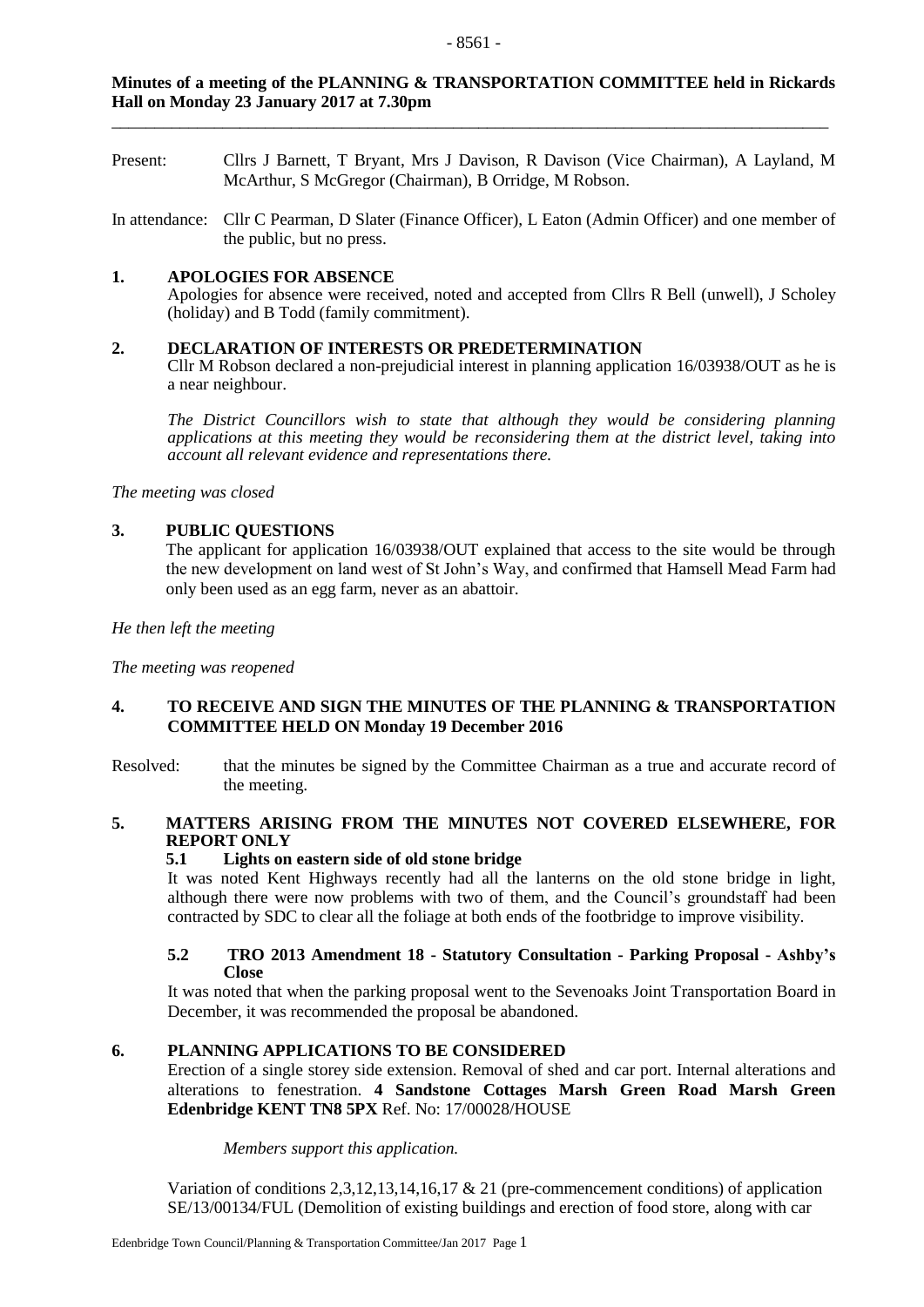parking, recycling centre, servicing arrangements, junction improvements, access and landscaping. Erection of petrol filling station.) to defer submission of certain matters until after demolition has occurred. **Land At Station Road & Fircroft Way Edenbridge TN8 6HQ** Ref. No: 16/03986/CONVAR

*Members support this application.*

Erection of up to 20 new homes. **Hamsell Mead Farm Sunnyside Edenbridge KENT TN8 6HP** Ref. No: 16/03938/OUT

*Members support this application.*

#### **For information**

Details pursuant to condition 7 (sustainable homes) of planning permission SE/14/01027/FUL **19A Springfield Road Edenbridge Kent TN8 5HQ** Ref. No: 16/03930/DETAIL

Details pursuant to condition 3 (soft landscaping) of planning permission SE/16/01543/MMA **Site Of Edenbridge Bowling Club Grange Close Edenbridge KENT TN8 5LT** Ref. No: 16/03859/DETAIL

A replacement conservatory to the rear of property. **Marlpit Cottage Pit Lane Edenbridge KENT TN8 6BD** Ref. No: 16/03753/LDCPR

#### **7. SDC PLANNING DECISIONS** – noted

#### **8.1 Planning Appeal APP/G2245/W/16/3159096**

Redevelopment of site comprising of the demolition of existing vacant industrial building and the erection of 36 affordable residential units, 50 car parking spaces, associated highways and landscaping works. **Westerham House Fircroft Way Edenbridge KENT TN8 6EL** Ref. No. 15/00376/FUL

An appeal had been made to the Secretary of State against SDC's refusal of planning permission for the above and the Chairman, Cllr S McGregor, was to represent Edenbridge Town Council at the hearing on 24 January at SDC. Members were advised a local businessman had made an offer for the site to keep it in employment.

#### **8.2 Planning Appeal APP/G2245/D/16/3158947**

Extension to existing dormer. Alterations to fenestration. **Burnwithian Stick Hill Edenbridge TN8 5NJ** Ref.No. 16/00962/HOUSE

It was noted the appeal to the Secretary of State against SDC's refusal of planning permission for the above had been dismissed.

#### **8.3 Planning Appeal APP/HGW/16/411**

Removal of two sections of hedgerow. **Chiswell Farn, Shernden Lane, Marsh Green** Ref. No. 16/00475/HDNOT

It was noted the appeal to the Secretary of State against SDC's refusal of planning permission for the above had been allowed.

#### **8.4 Enforcement Notice relating to Gaywood Farm, Hole Lane, Edenbridge, TN8 6SL**

It was noted SDC had issued an Enforcement Notice relating to Gaywood Farm, due to take place within two months from 28 January – cease use of land for the parking of cars, buses, caravans and other vehicles; remove hard surfacing from the land; reinstate the land to its former condition before the development took place.

#### **8.5 Appeal decisions**

It was drawn to members' attention that there had been a number of recent examples of unusual Planning Appeal decisions. There appears to have been a move to exceed 50%, particularly